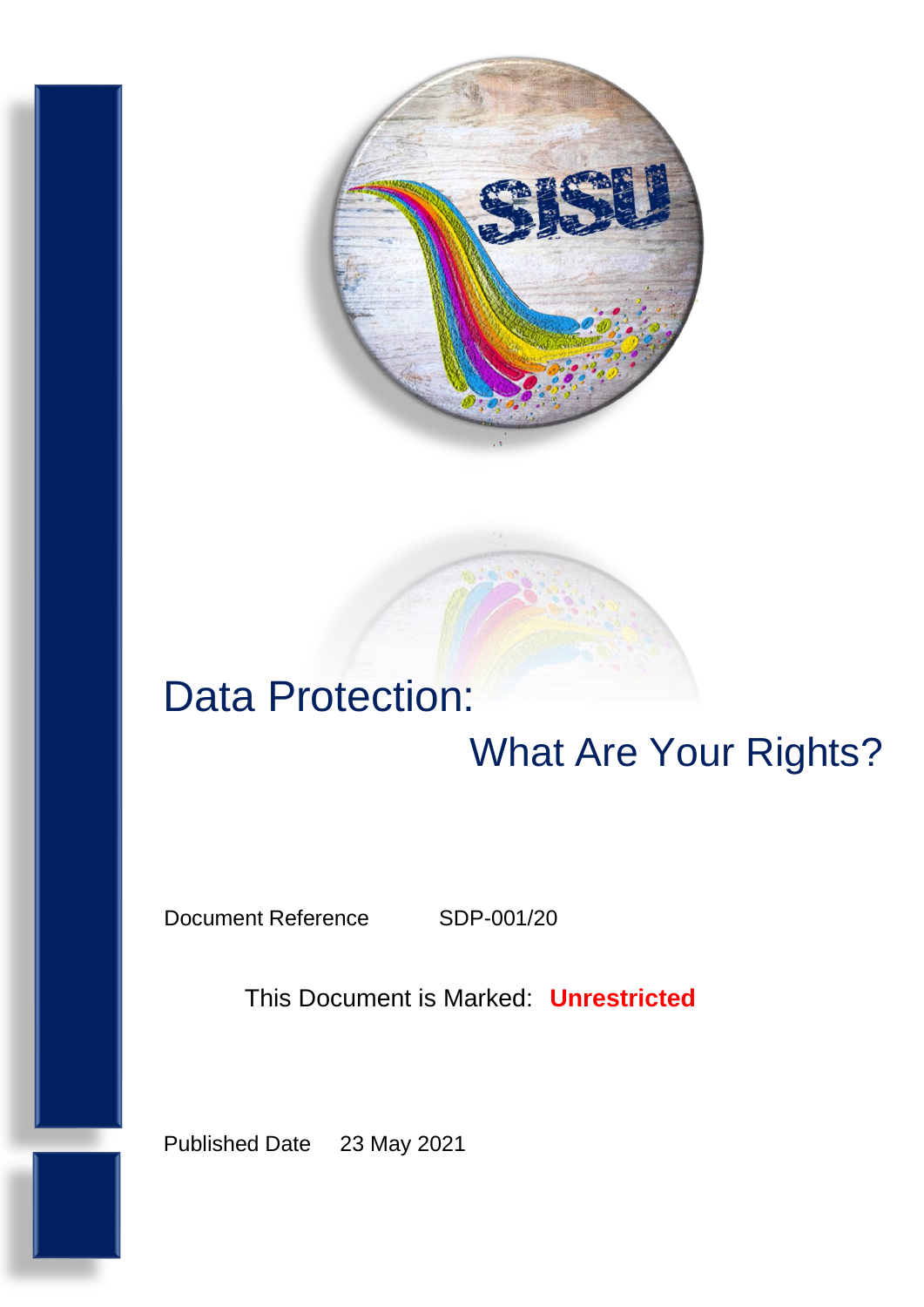# **DATA PROTECTION:**

### *What are your rights?*

- ➢ You have the right to see, and request a copy of, any information about you that we hold in a retrieval system, such as a computer or paper index system.
- $\triangleright$  You have the right to challenge us about any information relating to you we hold in a retrieval system and have this changed.
- You have the right for your details to be removed from a retrieval system.

# *What we WILL do with the information you give us:*

- ◆ We will hold and use your information confidentially.
- ◆ We will only use it for the reason you have provided. i.e., membership or event information concerning Sisu.
- If we do contact you, and you decide not to continue with the group, we delete all your information after 3 months, this allows time for data to be entered into our statistical data.
- We will compile statistical data from time to time for the purposes of funding applications for example, but this will never include references to a particular individual.
- $\checkmark$  In order to keep you up to date with information and events, we may include you in our mailing list or email list.

# *What we WILL NOT do with the information you give us:*

- At no time will we provide any of your information to a third party without your permission
- We will never sell or give our mailing lists to a third party.
- We will not disclose any of your information to another member of sisu, or anybody else unless it is absolutely necessary.
- We will not hold any information concerning you for longer than is necessary.